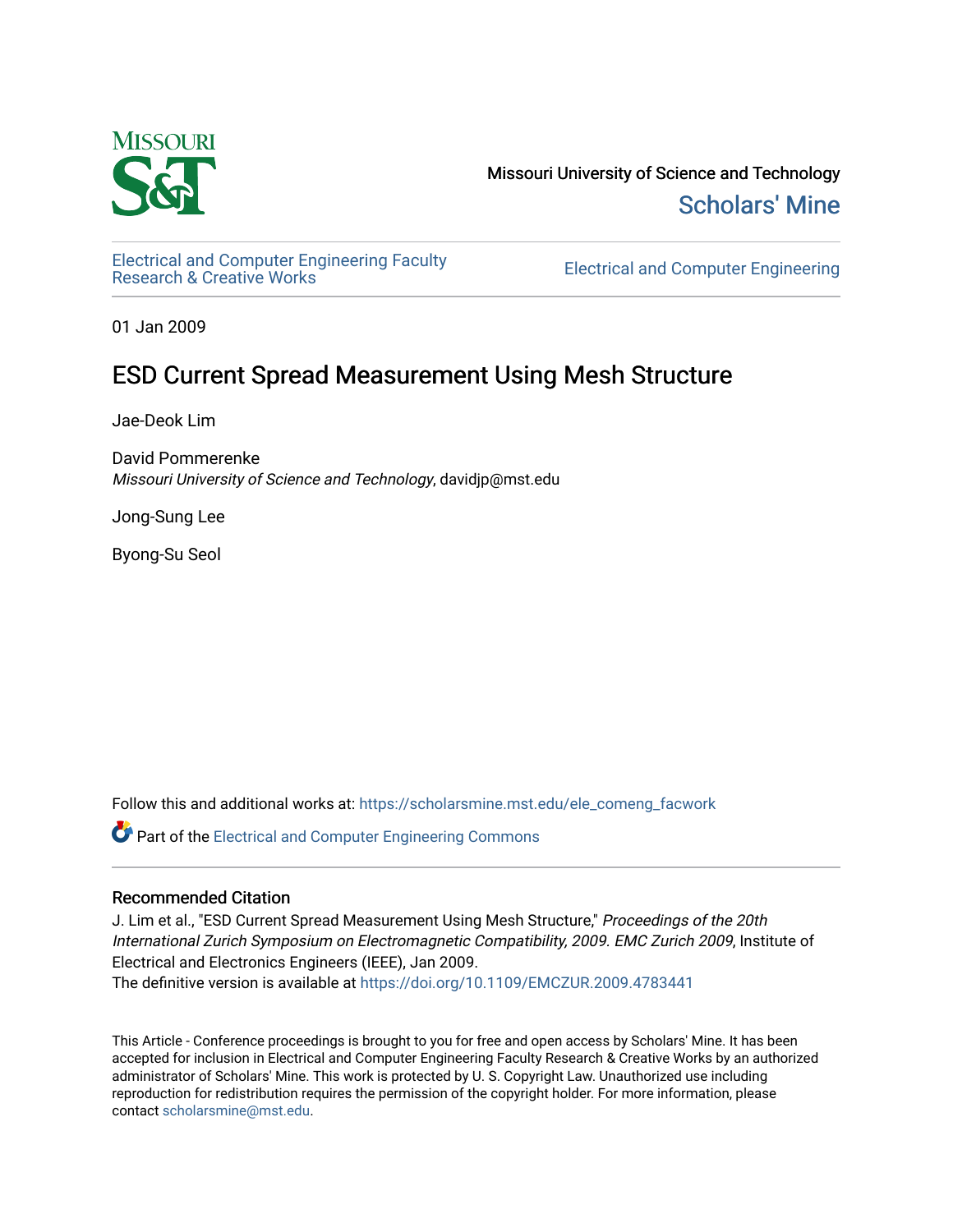# ESD Current Spread Measurement Using Mesh Structure

Jae-Deok Lim<sup>#1</sup>, David Pommerenke<sup>#2</sup>, Jong-Sung Lee<sup>#3</sup>, Byong-Su Seol<sup>#4</sup>

#1,3,4 SamSung Electronics Manufacturing Technology R&D Center, Suwon,Gyeonggi, South Korea

<sup>1</sup> deok.lim@samsung.com  $3$  js7582.lee@samsung.com <sup>4</sup>byongsu.seol@samsung.com

 $#$ <sup>2</sup> Electrical and Computer Engineering Missouri University of Science and Technology, Rolla, MO, USA <sup>2</sup> davidjp@mst.edu

Abstract— If a PCB is struck by an ESD the injected current spreads throughout the PCB and returns via attached cables. During the current spread a variety of effects occur: The current spreads on the main ground and power planes, couples into traces and IC lead-frames and bond wires. Further, the PCB and the attached cables can form resonators causing ringing at their natural resonance frequencies.

Understanding the current spread onto a PCB, best, also onto the traces is of great importance for gaining insight into ESD related problems on products.

A test setup has been created that allows capturing and quantifying the spreading current. It is a mesh like structure above a ground plane. The current in each trace of the mesh can be measured via the magnetic field allowing to analyze the magnitude of the current for complete mesh or slotted mesh structures.

Additionally, Current-probe was designed though the process of measuring the current waveform.

#### I. INTRODUCTION

The structure of PCBs is complex, making it difficult to predict either by measurement or simulation how the current spreads after an ESD event. If there is only a single trace close to the probe the measurement is greatly simplified. Instead of using a full plane, the propagation (amplitude and timing) of current can be analyzed by substituting the plane by a mesh structure. The complexity of the mesh is such that a numerical analysis is relatively simple. To understand how the ESD waveform alters when the structure of the PCB is changed, a slot was placed in the middle of the mesh-structure. The slot will reduce the currents in areas behind it, thus provide a "shield" against the spreading current.

The novelty of this paper is the current spread analysis using a mesh structure and the design of probes to capture the trace current while suppressing the ground plane's common mode current's magnetic field.

### II. CURRENT-WAVE MEASUREMENT

When an ESD pulse is injected into the mesh, the current propagates along the mesh causing magnetic fields around the mesh traces. Those can be captured using a loop like current probe. This measured data can be then translated into the current wave form through integration and scaling by the mutual-inductance between the trace and the probe. This measurement setting is shown in Fig. 1.



Fig. 1. Set-up for current measurement

The oscilloscope captures the voltage induced in the probe Fig. 2 through integration the current waveform shown in Fig. 3 is obtained.



Fig. 2. Waveform through current-probe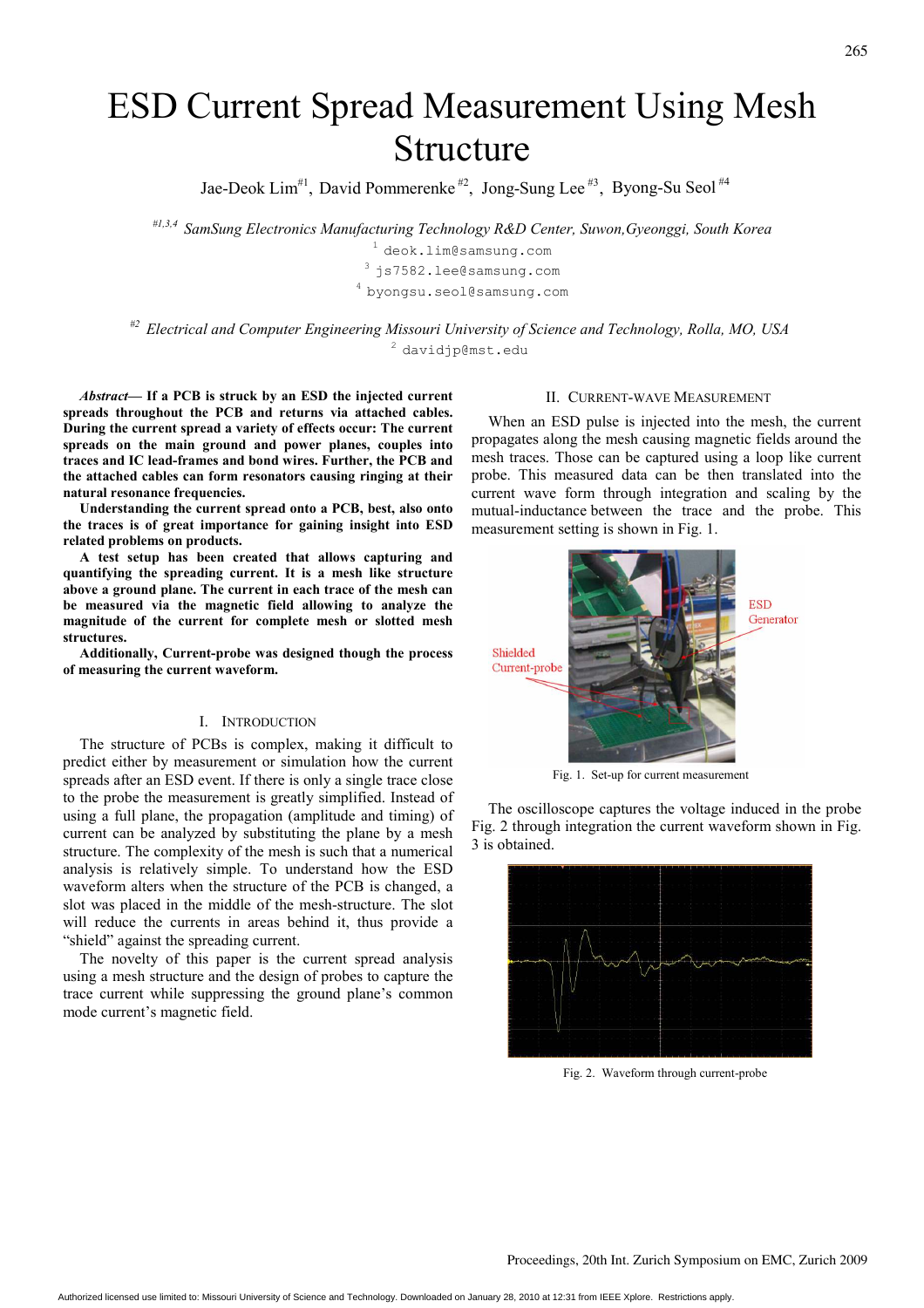

Fig. 3. Estimate of the current from the measured waveform

The setting of ESD generator is 1000V. Current is only 2.5A and somewhat differ from IEC waveform. A partial distortion of the ESD current can be seen. This distortion is a result of reflections in the mesh structure and the finite size board.

Measuring S-Parameter that characterized the coupling between the current-probe and the trace allows obtaining the mutual inductance. C is the parasitic-capacitance and M is the mutual-inductance. Fig. 4 shows the measurement setting for the S-Parameter and Fig. 5 presents the result.

 $S_{21}$  = 40 ·  $log_{10}(2\pi \cdot f \cdot \sqrt{MC})$ 



Fig. 4. S-Parameter measurement between Trace and Current-probe

Capacitance is approximately 2pF, and mutual-inductance is about 2nH. It was also simulated using CST-MWS. Fig. 6 displays the 3D-model of Current-probe and Fig. 7 is result.



Fig. 5. S-Parameter plot



Fig. 6. Model of the trace and current-probe



Fig. 7. The result of simulation

#### III. ESD ANALYSIS THROUGH CURRENT-WAVE

Injecting an ESD to the mesh structure, the current-wave can be plotted as shown below:



Fig. 8. The current measurement location for mesh structure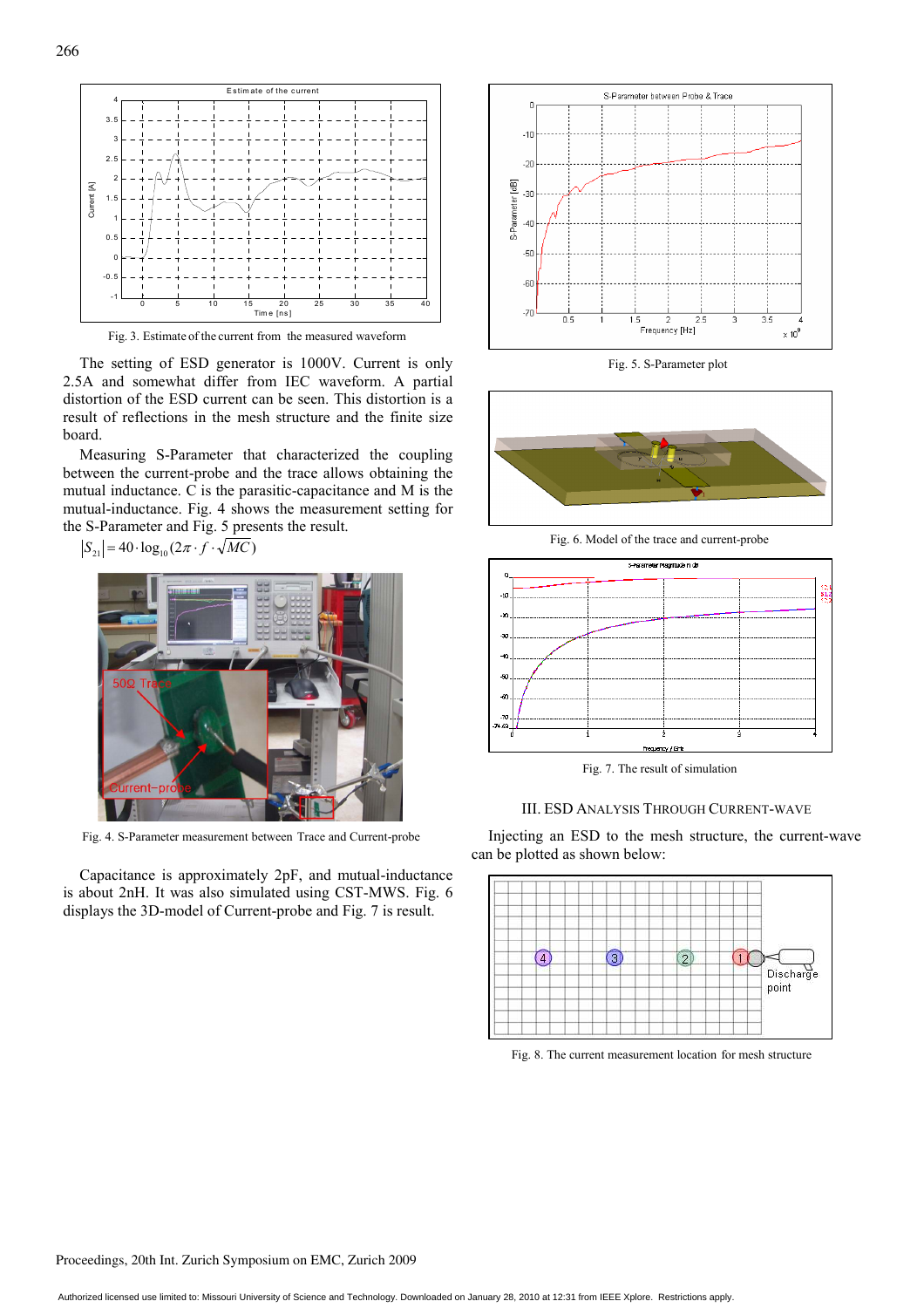

Fig. 9. Current estimation plot at every measurement point

Fig. 8 shows the measurement points and Fig. 9 plots the captured current-wave at the indicted positions. Through this measurement setting specific image that ESD flows like echo, timing and peak-current can be seen.

#### IV.CURRENT PLOT IN EVERY LOCATION OF THE MESH

The current measurement on the mesh is one of many indicators for the ESD stress a device experiences. For example the magnetic field caused by the current density will induced, via its time derivative, voltages into traces, leadframs and bond wires. Thus, knowing the current density distribution provides insight into the likelihood of an ESD problem for different PCB locations. Fig. 10 displays peakcurrent distribution in the basic mesh structure. Fig. 11 and Fig. 12 display the peak-current distribution for the modified mesh having a slot. If a slot is added the over all peak-current in the mesh with slot are higher than the peak currents in the basic mesh. Especially, relatively high current sections are found nearby the slots.



Fig. 10. Peak-current plot for relevant mesh-plane



Fig. 11. Peak-current-map for mesh with additional one slot



Fig. 12. Peak-current-map for additional two slot

To see the distribution of H-Field magnitude of current has been plotted at 1nsec, 3nsec, 5nsec.



Fig. 13. Current plot: 1nsec, 3nsec, 5nsec